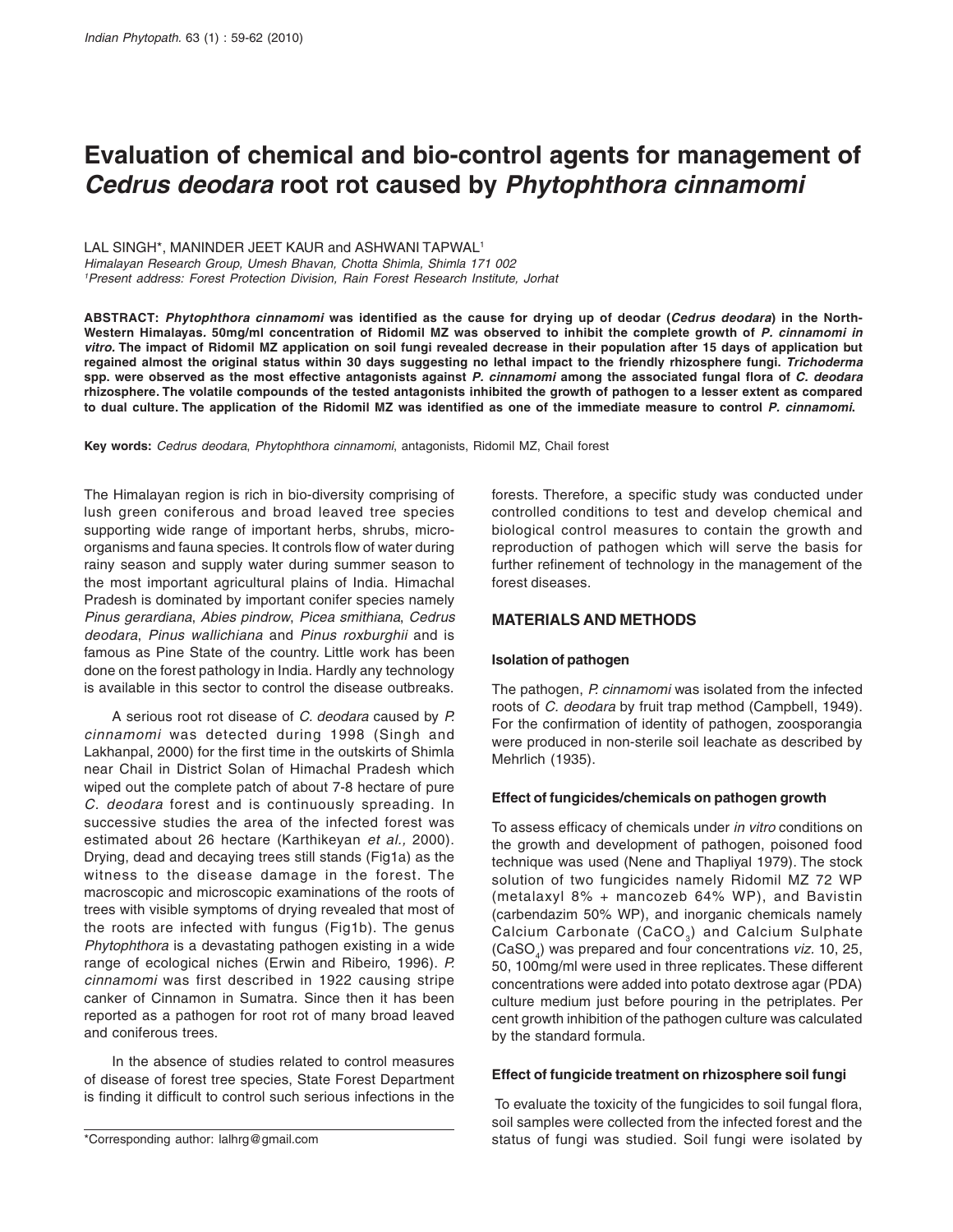

**Fig. 1.** (a) Diseased trees in forest (b) Infected roots (c) Growth inhibition in dual culture (PC - P. cinnamomi, AG - Antagonist Trichoderma) (d) Hyphal coiling

dilution plate method (Warcup, 1950). The effect of different dosages ranging from 1%-6% of the best selected fungicide (Ridomil MZ) were studied on the existing soil fungi population in the nursery bags. This was an important exercise because some of the fungicides are lethal to other friendly micro-flora of forest. The population of the fungal micro-flora was recorded from the date of application of fungicide at the interval of 15 days by soil dilution method.

## **Isolation and screening of antagonists**

Soil samples were collected from the rhizosphere of healthy trees of different forest in the same locality and antagonists were isolated by the dilution plate method (Warcup, 1950). The pure cultures were maintained on PDA slants. Different rhizosphere fungi isolated from the rhizosphere of healthy trees were screened against P. cinnamomi by dual culture method (Dennis and Webster, 1971) on the PDA. Discs of 5mm cut from the margin of young growing cultures of antagonists and pathogen were placed at the opposite points in the plates 4cm apart from each other and incubated at  $25\pm2\degree$ C. The growth of pathogen was recorded and compared with control to calculate the per cent growth inhibition.

## **Effect of volatile substances of antagonists**

Pathogen and antagonists were inoculated in different petriplates on PDA. Petriplate after inoculation of the pathogen was immediately covered with inverted petriplate containing 4-5 days old colony of the antagonists and sealed with adhesive tape to assess the impact of volatile compounds of antagonists on pathogen. In control, the petriplate containing pathogen was inverted on petriplate without antagonist (Dennis and Webster, 1971). The growth of pathogen was recorded for next two days and growth inhibition of pathogen was calculated.

# **RESULTS AND DISCUSSION**

## **Effect of fungicides/chemicals on the growth of pathogen**

Among two fungicides and two inorganic chemicals tried in four different concentrations the statistical analysis of data revealed that *in vitro* growth inhibition of pathogen by Ridomil MZ was highly significant even at lower concentration (10mg/ml) as depicted in Table1. The higher concentrations further restrict the growth while in 50 and 100mg/ml no growth of pathogen was observed. Comparison among the two fungicides revealed that growth inhibition by Ridomil MZ was highly significant as compared to Bavistin and was selected for further experimentations. Growth inhibition by the CaSO, and CaCO<sub>2</sub> was significant only at higher concentrations ranging from 25-100 mg/ml (Table 1).

In an in vitro experiment 50mg/ml Ridomil MZ has been observed to completely inhibit the growth of P. cinnamomi. However, Bavistin has been found to slow down the growth (16.0%) of P. cinnamomi at 100 mg/ml concentration. There are several modes of action and arguments about controlling plant diseases through chemicals. Coffey and Joseph (1985) found that Phosphorus acid 4.1-6.2 mg/ml inhibited the mycelial growth of P. cinnamomi in vitro. Fenn and Coffey (1985) suggested that phosphate metabolism may be one target of phosphonate toxicity in Oomycetes. Similarly, the Ridomil MZ might have targeted the physiological process of the fungus to inhibit it under in vitro conditions.

|  | Table 1. Effect of fungicides/chemicals on the mycelial growth of Phytophthora cinnamomi |  |  |  |  |
|--|------------------------------------------------------------------------------------------|--|--|--|--|
|--|------------------------------------------------------------------------------------------|--|--|--|--|

| Fungicides/       |                  | Mean diameter of mycelial growth in mm (% growth inhibition) |              |               |      |  |
|-------------------|------------------|--------------------------------------------------------------|--------------|---------------|------|--|
| Chemicals         | $10*$            | $25*$                                                        | $50*$        | $100*$        | Mean |  |
| <b>Bavistin</b>   | 63.7 (6.3)       | 63.0(8.3)                                                    | 62.3(9.3)    | 57.7 (16.0)   | 61.7 |  |
| Ridomil MZ        | 13.7 (80.0)      | (90.3)<br>6.7                                                | (100)<br>0.0 | (100)<br>0.0  | 5.1  |  |
| CaSO <sub>4</sub> | 68.0 (1.0)       | 67.3(2.0)                                                    | 66.7 (2.9)   | 65.3<br>(5.0) | 66.1 |  |
| CaCO <sub>3</sub> | 68.7 (0.0)       | 65.7 (4.4)                                                   | 65.7 (4.4)   | 64.7 (5.8)    | 66.8 |  |
| Mean              | 53.5             | 50.7                                                         | 48.7         | 46.9          | 49.9 |  |
| Control           | 68.7 (0.0)       |                                                              |              | G. mean       | 51.0 |  |
| Factors           | SED <sub>±</sub> | $CD (P=0.05)$                                                |              |               |      |  |
| Concentration     | 0.206            | 0.419                                                        |              |               |      |  |
| Fungicides        | 0.206            | 0.419                                                        |              |               |      |  |
| <b>Treatments</b> | 0.412            | 0.838                                                        |              |               |      |  |

\*Concentration of fungicides/chemicals in mg/ml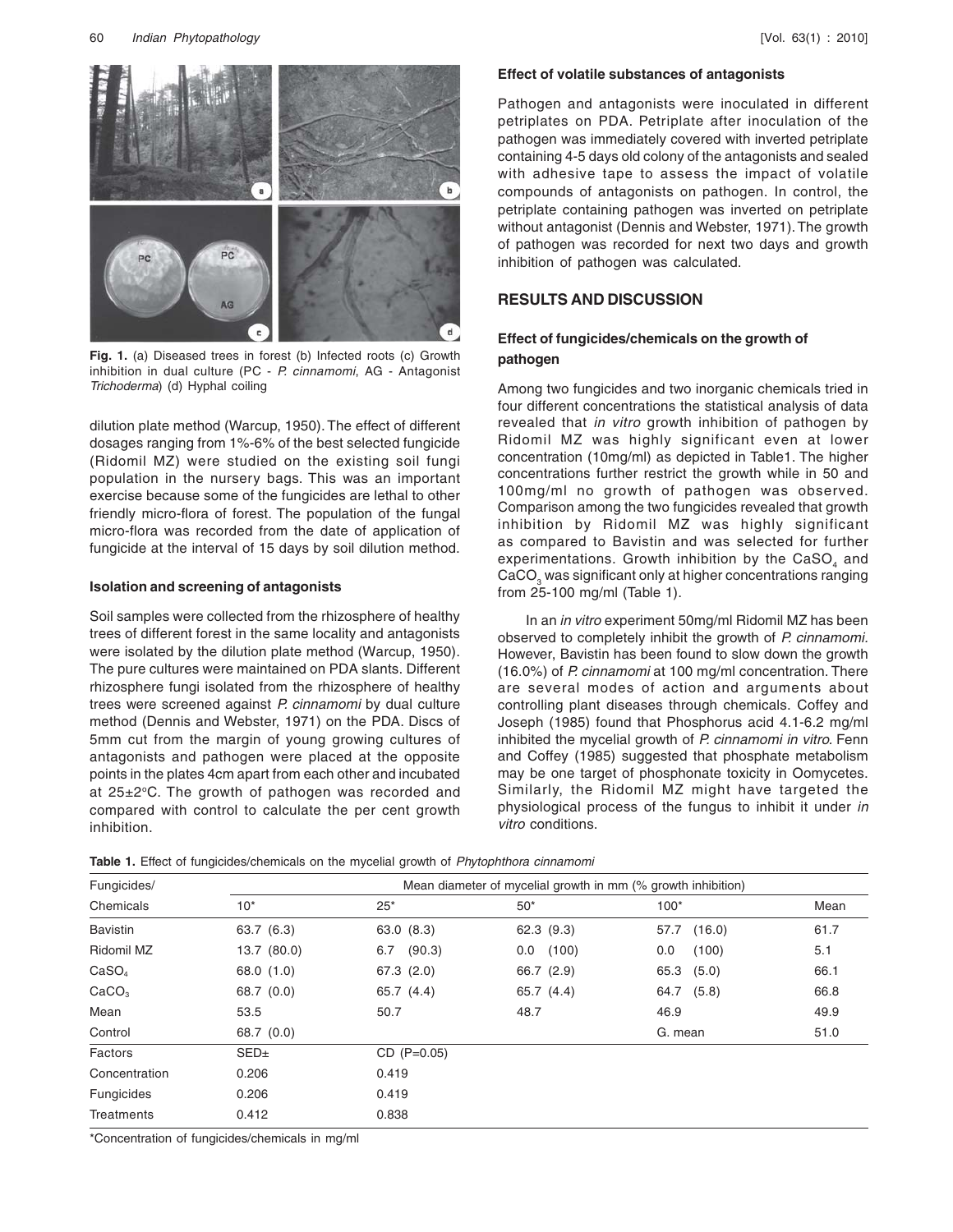## **Effect of Ridomil MZ on the soil fungi**

Studies on the effect of Ridomil MZ application on population of the rhizosphere fungi revealed a drastic reduction in mean percentage of population from 22.7% to 4.0 % after 15 days of its application but there was a good revival after 30 days of application (20.7%). After 30 days of application of the Ridomil MZ, the population of fungi recorded in concentration 1%-4% was nearly equal to the control while it was comparatively less in higher concentrations. The slight reduction of population observed in the control after 15 days might be due to change of soil from forest to nursery bags. Statistical analysis revealed that there was significant reduction in population of soil fungi in all treatment after the 15 days of application of Ridomil MZ (Table 2) and there was a significant regain of fungal population in soil after 30 days of Ridomil MZ application. Variation in population at 0 days is accounted for the application of different dosages in different containers/polybags in the nursery

It was observed that in general application of Ridomil MZ do not effect the fungal population for long and probable soil antagonist and mycorrhzial fungi were able to colonize in soil within 30 days of application of high concentration of Ridomil MZ.

## **Isolation and identification of antagonists**

Total of 29 different fungi were isolated from rhizosphere of healthy C. deodara trees as fungal microflora. They were screened for the antagonism against pathogen and the fungi found antagonistic to the pathogen were processed for their taxonomical identification.

The growth of pathogen in dual culture was compared with control and per cent growth inhibition was calculated as explained under material and methods. Out of twentynine isolates, six isolates namely Trichoderma harzianum, T. atroviride, Acremonium sp., Trichoderma sp., Pythium sp. and Trichoderma koningii were antagonistic towards the pathogen. All of the antagonist form an inhibition zone with pathogen in dual culture on 3-4 day (Fig1c). The microscopic analysis of the hyphae at the zone of contact revealed the lysis and excessive vacuole formation in the pathogen hyphae. The coiling of antagonist hyphae around pathogen was also recorded in some cases (Fig1d). Maximum growth inhibition of 77.1%-77.6% of pathogen was recorded by two isolates of Trichoderma and minimum 59.5% by T. koningii. Statistical analysis of data revealed that the growth reduction of pathogen by antagonistic fungi was highly

significant (Table3). Comparison among antagonists revealed the growth reduction was significant among themselves except T. atroviride and another isolate of Trichoderma sp. which appears to be the similar species/ strains. Pathogen growth inhibition by Acremonium sp. and T. koningii is at par with each other. Six fungi tested in dual culture for pathogen growth inhibition were identified and authenticated for their taxonomical identification from Forest Research Institute (FRI), Dehradun. Himachal Pradesh, Forest Department was intimated about the effectiveness of the chemical and biological control achieved in vitro to facilitate the studies under in vivo but no response was received.

Interactions between P. cinnamomi and antagonists (Trichoderma) involved coiling and parallel growth. Chambers and Scott (1995) also found that coiling, parallel growth and formation of apprisorium by T. hamantum and T. pseudokoningii inhibited growth of P. cinnamomi. There have been numerous reports of antagonisms of species of Trichoderma to pathogenic fungi including P. cinnamomi (Baker and Cook, 1974). On the contrary Kelley (1977) concluded that neither T. harzianmum nor T. polysporum was significantly antagonistic to P. cinnamomi. Aryantha and Guest (2006) observed antibiosis as the main mode of action although mycoparasitism, indicated by parallel hyphal growth, hyphal coiling, appresorium formation and direct penetration with one isolate of Trichoderma against P. cinnamomi.

Pythium sp. normally known for their pathogenic nature and casusing root rot of plants was found inhibiting growth of P. cinnamomi in significant proportion under dual culture conditions. Pythium infect a large range of hosts (Owen-Going, 2002), while Phytophthora spp. are generally more host-specific. Several Pythium species, including P. oligandrum, P. nunn, P. periplocum, and P. acanthicum are mycoparasites of plant pathogenic fungi and oomycetes, and have received interest as potential biocontrol agents. Similalry the presence of Pythium sp. alongwith Phytophthora in the C. deodara root rot and inhibition of Phytophthora growth in dual culture needs further studies to identify the exact role of Pythium sp. as antagonist or as a pathogen in C. deodara root rot.

The volatile compounds of all the tested antagonists inhibited the growth of pathogen to a lesser extent as compared to their performance in dual culture. The growth inhibition efficiency by the volatile compounds varied between 0.3%-10.4%.

Table 2. Effect of Ridomil MZ on the population of soil fungi in nursery bags

| Incubation<br>period (Days) |       | Number of colonies X 10 <sup>3</sup> (Per cent population of microflora<br>regained after application of Ridomil MZ) |       |       |       |      |      |      |
|-----------------------------|-------|----------------------------------------------------------------------------------------------------------------------|-------|-------|-------|------|------|------|
|                             | $0^*$ | $+*$                                                                                                                 | $2^*$ | $3^*$ | $4^*$ | $5*$ | $6*$ | Mean |
| 0                           | 25.7  | 17.7                                                                                                                 | 24.5  | 16.4  | 19.0  | 23.3 | 31.9 | 22.7 |
| 15                          | 21.0  | 4.2                                                                                                                  | 1.0   | 0.7   | 0.7   | 0.1  | 0.3  | 4.0  |
| 30                          | 35.6  | 17.1                                                                                                                 | 19.0  | 19.0  | 20.7  | 16.1 | 17.3 | 20.7 |
| Mean                        | 27.4  | 13.0                                                                                                                 | 14.8  | 12.0  | 13.4  | 13.2 | 16.5 | 15.8 |

Factors SED± CD (P=0.05) Days 1.581, 3.192; Concentrations 2.415, 4.876; Treatments 4.183, 8.445 \*Concentration of Ridomil MZ in per cent